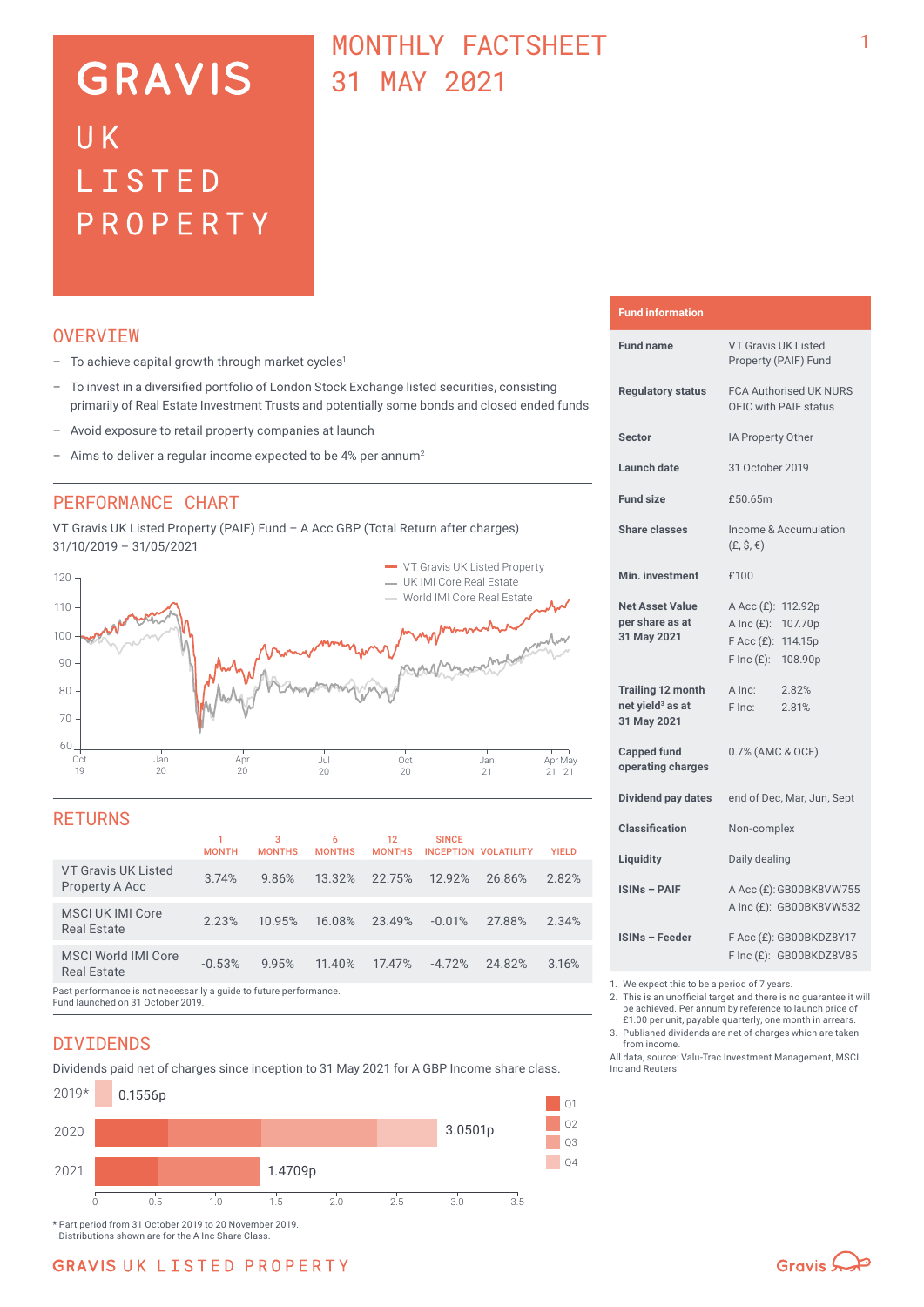## **GRAVIS** UK **LISTED** PROPERTY

## MONTHLY FACTSHEFT 31 MAY 2021

### FUND ADVISER'S REPORT

The portfolio is very well positioned, with a combination of income growth assets blended with resilient income assets that are all underpinned by strong socio-economic mega trends.

Over the course of May 2021, the NAV of the Fund increased by 3.74% (A Acc GBP), the seventh consecutive month of positive performance and a reflection of the continuing positive investor sentiment surrounding the strong socio-economic mega trends to which the Fund is exposed. The Fund has now fully recovered the drawdown that was triggered by the Covid-19 pandemic last March and ended May at a new all-time high. The rebound of the Fund has exceeded the broader REIT market both in terms of speed and magnitude. Since launch the Fund has increased by 12.92% (A Acc GBP), outperforming both the UK real estate index $\frac{1}{2}$ , which has declined by 0.01%, and the global real estate index<sup>2</sup> which has declined by 4.72%.

At the end of May the Fund declared a dividend of 0.9096p (A Inc GBP), this is the second distribution of 2021 and the seventh consecutive quarterly distribution since inception. In aggregate, the trailing 12-month distributions represent a yield of 2.82%. To maintain their general tax-exempt status, UK real estate investment trusts (REITs) are required to distribute 90% of rental profits. Over the past decade, to end of May 2021, reinvesting this income has created a significant compounding benefit for investors. While the appreciation in UK real estate share prices<sup>3</sup> has delivered 3.14% annualised return, the power of compounding income more than doubles investor returns to 6.38%<sup>1</sup> and surpasses the 5.88% compound annual total returns generated by the broader UK stock market<sup>4</sup>.

During the month, several investments declared dividends. Within the ageing population mega trend Assura Group, the fifth largest position within the Fund and the owner of primary care buildings across the UK, declared a 4.2% increase in its quarterly dividend payment, the eighth consecutive year of increased dividends. Assura is extremely well positioned to benefit from the continued investment in modernising primary healthcare assets to support a growing ageing population.

Also reporting a 4.2% dividend increase, together with guidance that the next dividend is likely to be 4.8% higher than the comparable dividend a year earlier, was LondonMetric. Part of the digitalisation mega trend, this REIT owns one of the UK's leading logistics platforms together with a diversified portfolio of long income assets. The company recently announced its intention of becoming a 'dividend aristocrat', that is a company that has reported 25 consecutive years of dividend growth. An ambitious goal given that this year is only its fifth consecutive year of dividend growth, but nonetheless this goal represents a clear indication of the management's view that the portfolio is "stronger than ever".

Big Yellow Self Storage is probably the most recognised self-storage brand in the UK. Big Yellow Group, the REIT that owns and operates these modern, secure self-storage facilities is the eighth largest position within the Fund. During the past year the company has managed to offset both the headwinds of the Covid-19 pandemic and the dilutive effects of its equity placing in April 2020, reporting an 0.6% increase in its dividend. With a track record of dividend growth stretching back to 2010 and a positive outlook that benefits from the reopening of the economy, there are good reasons to expect accelerated dividend growth in the year ahead.

Looking forward, as the vaccination programme continues to rollout successfully, lockdown measures continue to ease, and the economy returns to some sense of normality, the Investment Adviser believes that the portfolio is very well positioned with a combination of income growth assets blended with resilient income assets that are all underpinned by strong socio-economic mega trends.

#### Matthew Norris, CFA

Investment Adviser Gravis Advisory Ltd matthew.norris@graviscapital.com

#### **Investment Adviser**

Gravis Advisory Limited is owned and managed by Gravis Capital Management Ltd ("Gravis"). Gravis was established in May 2008 as a specialist investor in property and infrastructure and now manages c.£3.5bn of assets in these sectors in the UK. Gravis Advisory Limited is also the Investment Adviser to the c.£767m VT Gravis UK Infrastructure Income Fund and the c.£298m VT Gravis Clean Energy Income Fund.

#### **Fund Advisers**

**Matthew Norris, CFA** is the lead adviser to the VT Gravis UK Listed Property Fund.

Matthew has more than two decades investment management experience and has a specialist focus on real estate securities.

He served as an Executive Director of Grosvenor Europe where he was responsible for global real estate securities strategies. He joined Grosvenor following roles managing equity funds at Fulcrum Asset Management and Buttonwood Capital Partners.

Matthew holds a BA (Hons) degree in Economics & Politics from the University of York, the Investment Management Certificate and is a CFA charterholder.

He also provides expert input to research projects run by EPRA, which focus on the importance of emergent real estate sectors.

**Nick Barker** is the strategic adviser to the fund. Nick is the lead manager of the c.£1bn GCP Student Living REIT.

He is a qualified member of RICS and headed up the Alternative Property division at Schroders. Nick joined Gravis in 2016 and has accumulated over 16 years of investment experience in the property sector.

- 1. MSCI UK IMI Core Real Estate Net Total Return GBP.
- 2. MSCI World IMI Core Real Estate Net Total Return GBP.
- 3. MSCI UK IMI Core Real Estate Price index.
- 4. MSCI UK IMI Net Return Local index.

## CORRELATION, PERFORMANCE AND VOLATILITY COMPARISON

#### 31 October 2019 – 31 May 2021

|                                               | <b>CORRELATION</b>       | <b>RETURN</b> | <b>VOLATILITY</b> | <b>YIELD</b> |
|-----------------------------------------------|--------------------------|---------------|-------------------|--------------|
| VT Gravis UK Listed Property Fund (A GBP Acc) | $\overline{\phantom{m}}$ | 12.9%         | 26.9%             | 2.82%        |
| MSCI UK IMI Core Real Estate                  | 0.79                     | 0.0%          | 27.9%             | 2.34%        |
| MSCI World IMI Core Real Estate               | 0.52                     | $-4.7%$       | 24.8%             | 3.16%        |

Past performance is not necessarily a guide to future performance.